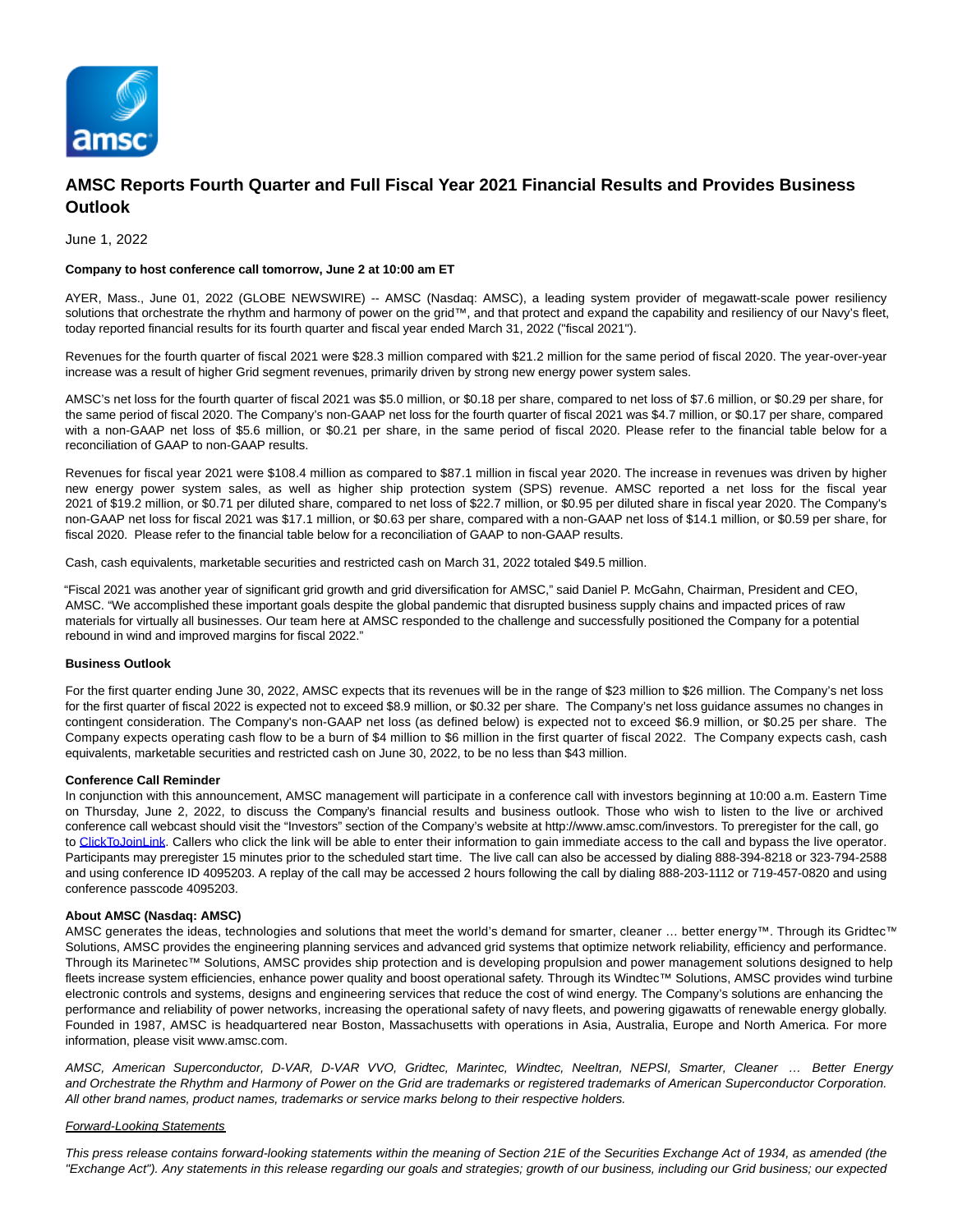GAAP and non-GAAP financial results for the quarter ending June 30, 2022, our expected cash, cash equivalents, marketable securities, and restricted cash balance on June 30, 2022; a potential rebound in wind and improved margins for fiscal 2022; and other statements containing the words "believes," "anticipates," "plans," "expects," "will" and similar expressions, constitute forward-looking statements within the meaning of the Private Securities Litigation Reform Act of 1995. Such forward-looking statements represent management's current expectations and are inherently uncertain. There are a number of important factors that could materially impact the value of our common stock or cause actual results to differ materially from those indicated by such forward-looking statements. These important factors include, but are not limited to: We have a history of operating losses, which may continue in the future. Our operating results may fluctuate significantly from quarter to quarter and may fall below expectations in any particular fiscal quarter; We have a history of negative operating cash flows, and we may require additional financing in the future, which may not be available to us; We may be required to issue performance bonds or provide letters of credit, which restricts our ability to access any cash used as collateral for the bonds or letters of credit; Changes in exchange rates could adversely affect our results of operations; If we fail to maintain proper and effective internal control over financial reporting, our ability to produce accurate and timely financial statements could be impaired and may lead investors and other users to lose confidence in our financial data; We may not realize all of the sales expected from our backlog of orders and contracts; Our contracts with the U.S. government are subject to audit, modification or termination by the U.S. government and include certain other provisions in favor of the government. The continued funding of such contracts remains subject to annual congressional appropriation, which, if not approved, could reduce our revenue and lower or eliminate our profit; The COVID-19 pandemic could adversely impact our business, financial condition and results of operations; Changes in U.S. government defense spending could negatively impact our financial position, results of operations, liquidity and overall business; We rely upon third-party suppliers for the components and subassemblies of many of our Grid and Wind products, making us vulnerable to supply shortages and price fluctuations, which could harm our business; Uncertainty surrounding our prospects and financial condition may have an adverse effect on our customer and supplier relationships; We have not manufactured our Amperium wire in commercial quantities, and a failure to manufacture our Amperium wire in commercial quantities at acceptable cost and quality levels would substantially limit our future revenue and profit potential; Our success is dependent upon attracting and retaining qualified personnel and our inability to do so could significantly damage our business and prospects; A significant portion of our Wind segment revenues are derived from a single customer. If this customer's business is negatively affected, it could adversely impact our business; Our success in addressing the wind energy market is dependent on the manufacturers that license our designs; Our business and operations would be adversely impacted in the event of a failure or security breach of our or any critical third parties information technology infrastructure and networks; Failure to comply with evolving data privacy and data protection laws and regulations or to otherwise protect personal data, may adversely impact our business and financial results; Many of our revenue opportunities are dependent upon subcontractors and other business collaborators; If we fail to implement our business strategy successfully, our financial performance could be harmed; Problems with product quality or product performance may cause us to incur warranty expenses and may damage our market reputation and prevent us from achieving increased sales and market share; Many of our customers outside of the United States may be either directly or indirectly related to governmental entities, and we could be adversely affected by violations of the United States Foreign Corrupt Practices Act and similar worldwide anti-bribery laws outside the United States; We have had limited success marketing and selling our superconductor products and system-level solutions, and our failure to more broadly market and sell our products and solutions could lower our revenue and cash flow; We may acquire additional complementary businesses or technologies, which may require us to incur substantial costs for which we may never realize the anticipated benefits; Our success depends upon the commercial adoption of the REG system, which is currently limited, and a widespread commercial market for our products may not develop; Adverse changes in domestic and global economic conditions could adversely affect our operating results; We have operations in, and depend on sales in, emerging markets, including India, and global conditions could negatively affect our operating results or limit our ability to expand our operations outside of these markets. Changes in India's political, social, regulatory and economic environment may affect our financial performance; Our products face competition, which could limit our ability to acquire or retain customers; Our international operations are subject to risks that we do not face in the United States, which could have an adverse effect on our operating results; Growth of the wind energy market depends largely on the availability and size of government subsidies, economic incentives and legislative programs designed to support the growth of wind energy; Lower prices for other fuel sources may reduce the demand for wind energy development, which could have a material adverse effect on our ability to grow our Wind business; The increasing focus on environmental sustainability and social initiatives could increase our costs, and inaction could harm our reputation and adversely impact our financial results; We may be unable to adequately prevent disclosure of trade secrets and other proprietary information; Our patents may not provide meaningful protection for our technology, which could result in us losing some or all of our market position; There are a number of technological challenges that must be successfully addressed before our superconductor products can gain widespread commercial acceptance, and our inability to address such technological challenges could adversely affect our ability to acquire customers for our products; Third parties have or may acquire patents that cover the materials, processes and technologies we use or may use in the future to manufacture our Amperium products, and our success depends on our ability to license such patents or other proprietary rights; Our technology and products could infringe intellectual property rights of others, which may require costly litigation and, if we are not successful, could cause us to pay substantial damages and disrupt our business; We face risks related to our legal proceedings; We face risks related to our common stock; and the other important factors discussed under the caption "Risk Factors" in Part 1. Item 1A of our Form 10-K for the fiscal year ended March 31, 2022, and our other reports filed with the SEC. These important factors, among others, could cause actual results to differ materially from those indicated by forward-looking statements made herein and presented elsewhere by management from time to time. Any such forward-looking statements represent management's estimates as of the date of this press release. While we may elect to update such forward-looking statements at some point in the future, we disclaim any obligation to do so, even if subsequent events cause our views to change. These forward-looking statements should not be relied upon as representing our views as of any date subsequent to the date of this press release.

### **UNAUDITED CONSOLIDATED STATEMENTS OF OPERATIONS (In thousands, except per share data)**

|                | <b>Three Months Ended</b><br>March 31, |        |   |        |   | <b>Twelve Months Ended</b><br>March 31, |    |        |
|----------------|----------------------------------------|--------|---|--------|---|-----------------------------------------|----|--------|
|                |                                        | 2022   |   | 2021   |   | 2022                                    |    | 2021   |
| Revenues       |                                        |        |   |        |   |                                         |    |        |
| Grid           |                                        | 25,706 | S | 19.380 | S | 98,876                                  | \$ | 70,528 |
| Wind           |                                        | 2,602  |   | 1,784  |   | 9,559                                   |    | 16,597 |
| Total revenues |                                        | 28,308 |   | 21,164 |   | 108,435                                 |    | 87,125 |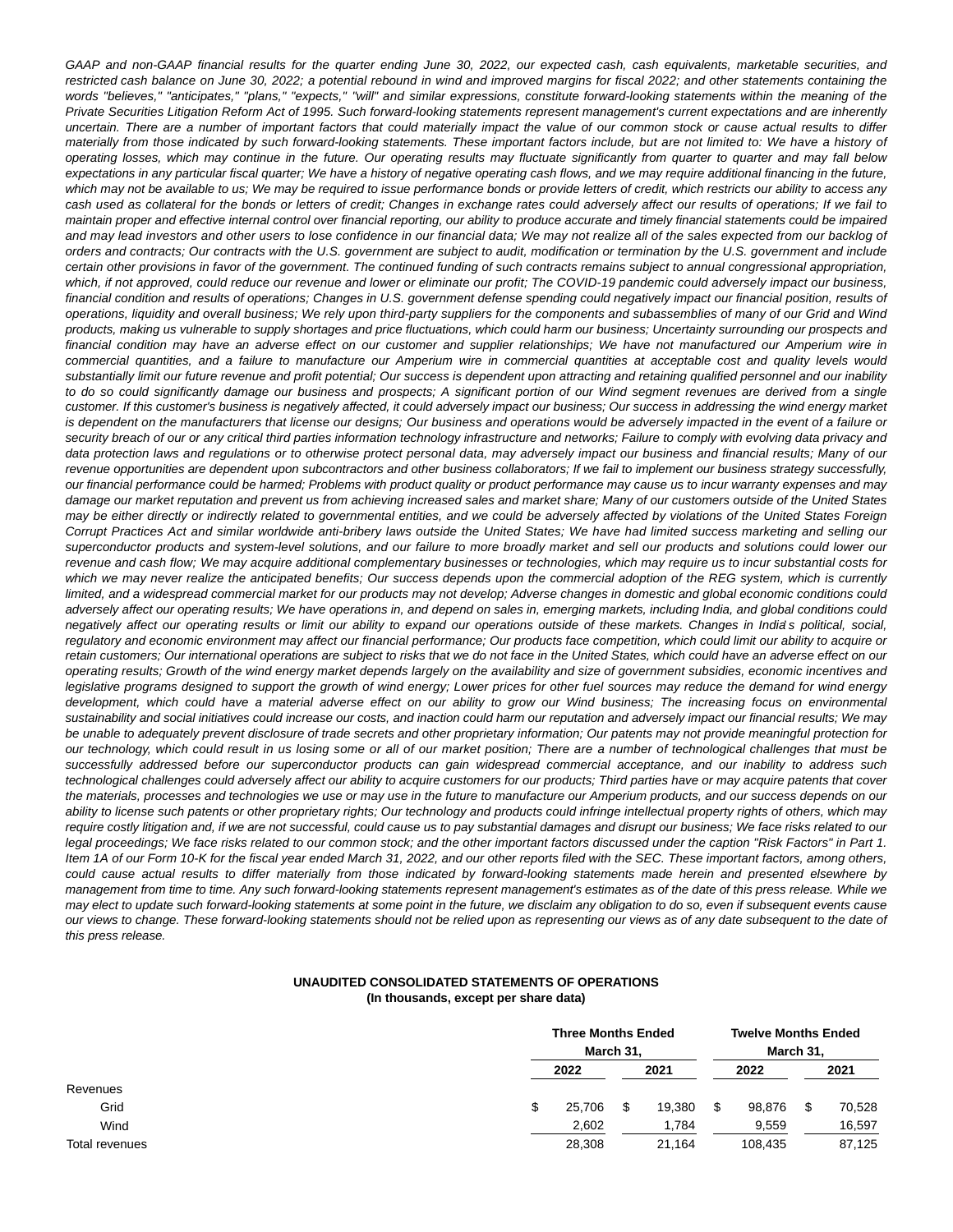| Cost of revenues                                     | 25,018         | 18,226        | 94,943          | 69,671                  |
|------------------------------------------------------|----------------|---------------|-----------------|-------------------------|
| Gross margin                                         | 3,290          | 2,938         | 13,492          | 17,454                  |
| Operating expenses:                                  |                |               |                 |                         |
| Research and development                             | 2,102          | 2,768         | 10,470          | 11,015                  |
| Selling, general and administrative                  | 6,880          | 6,713         | 27,494          | 25,322                  |
| Amortization of acquisition related intangibles      | 627            | 621           | 2,467           | 1,222                   |
| (Gain) loss on contingent consideration              | (1, 410)       | 320           | (5,850)         | 3,060                   |
| Total operating expenses                             | 8,199          | 10,422        | 34,581          | 40,619                  |
| Operating loss                                       | (4,909)        | (7, 484)      | (21,089)        | (23, 165)               |
| Interest income, net                                 | $\overline{7}$ | 53            | 75              | 426                     |
| Other income (expense), net                          | (33)           | 149           | (28)            | (771)                   |
| Loss before income tax expense                       | (4,935)        | (7, 281)      | (21, 042)       | (23, 510)               |
| Income tax expense (benefit)                         | 97             | 335           | (1,849)         | (832)                   |
| Net loss                                             | (5,032)<br>æ.  | (7,616)<br>\$ | (19, 193)<br>\$ | (22, 678)<br>\$         |
| Net loss per common share                            |                |               |                 |                         |
| Basic                                                | (0.18)<br>\$   | (0.29)<br>\$  | (0.71)<br>\$    | (0.95)<br>$\frac{1}{2}$ |
| <b>Diluted</b>                                       | \$<br>(0.18)   | \$<br>(0.29)  | \$<br>(0.71)    | \$<br>(0.95)            |
| Weighted average number of common shares outstanding |                |               |                 |                         |
| Basic                                                | 27,383         | 26,533        | 27,203          | 23,879                  |
| <b>Diluted</b>                                       | 27,383         | 26,533        | 27,203          | 23,879                  |

# **CONSOLIDATED BALANCE SHEET (In thousands, except per share data)**

|                                           | March 31,<br>2022 |         |    | March 31,<br>2021 |  |  |
|-------------------------------------------|-------------------|---------|----|-------------------|--|--|
| <b>ASSETS</b>                             |                   |         |    |                   |  |  |
| Current assets:                           |                   |         |    |                   |  |  |
| Cash and cash equivalents                 | \$                | 40,584  | \$ | 67,814            |  |  |
| Marketable securities                     |                   |         |    | 5,140             |  |  |
| Accounts receivable                       |                   | 20,280  |    | 13,267            |  |  |
| Inventory                                 |                   | 23,666  |    | 13,306            |  |  |
| Prepaid expenses and other current assets |                   | 7,052   |    | 3,546             |  |  |
| Restricted cash                           |                   | 2,754   |    | 2,157             |  |  |
| Total current assets                      |                   | 94,336  |    | 105,230           |  |  |
| Property, plant and equipment, net        |                   | 13,656  |    | 8,997             |  |  |
| Intangibles, net                          |                   | 11,311  |    | 9,153             |  |  |
| Right-of-use asset                        |                   | 3,502   |    | 3,747             |  |  |
| Goodwill                                  |                   | 43,471  |    | 34,634            |  |  |
| Restricted cash                           |                   | 6,148   |    | 5,568             |  |  |
| Deferred tax assets                       |                   | 1,224   |    | 1,223             |  |  |
| Other assets                              |                   | 239     |    | 314               |  |  |
| Total assets                              |                   | 173,887 | \$ | 168,866           |  |  |

# **LIABILITIES AND STOCKHOLDERS' EQUITY**

Current liabilities: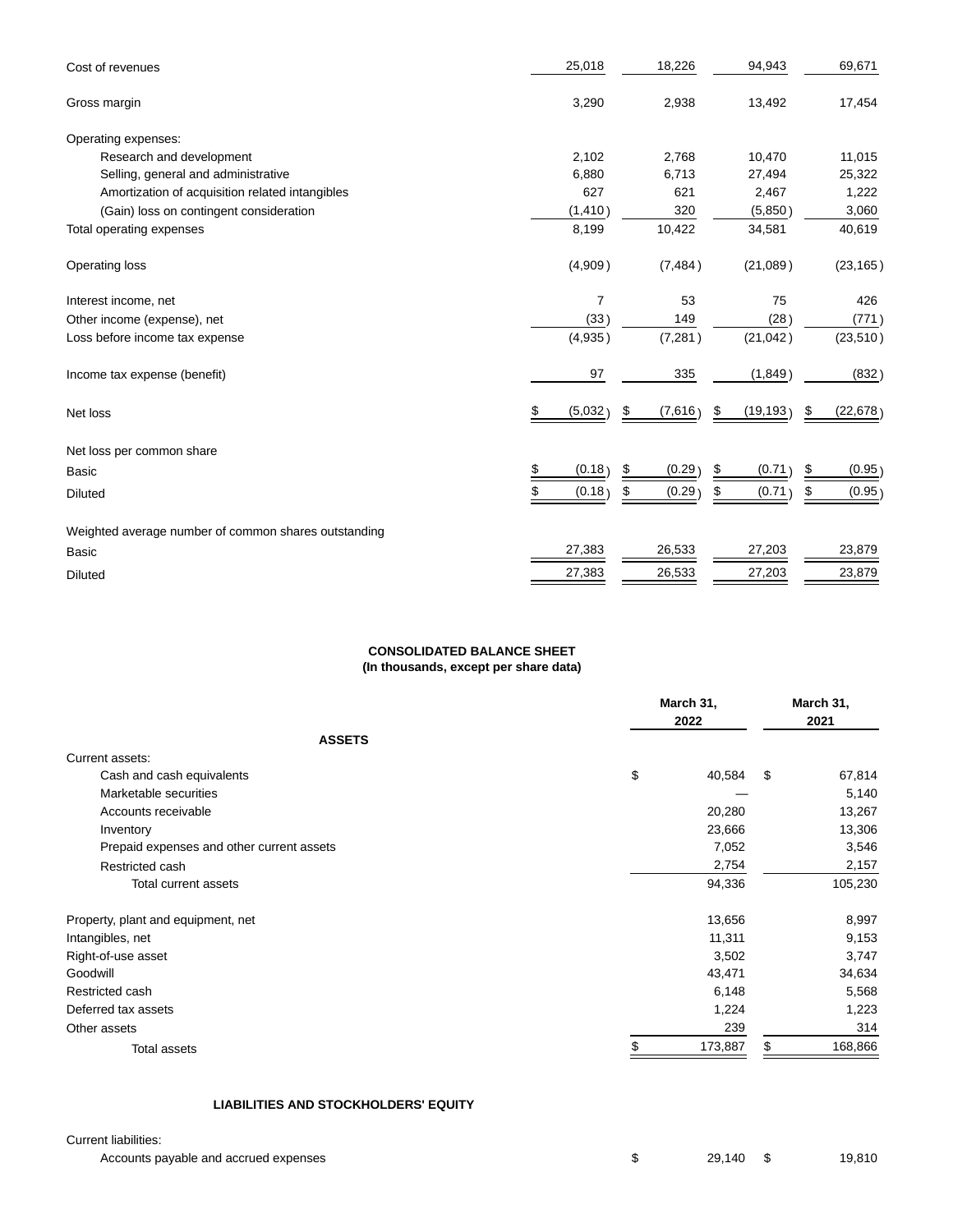| Lease liability, current portion    | 740    | 612    |
|-------------------------------------|--------|--------|
| Debt, current portion               | 72     |        |
| Contingent consideration            | 1,200  | 7,050  |
| Deferred revenue, current portion   | 22,812 | 13,266 |
| <b>Total current liabilities</b>    | 53,964 | 40,738 |
| Deferred revenue, long term portion | 7,222  | 7,991  |
| Lease liability, long term portion  | 2,900  | 3,246  |
| Deferred tax liabilities            | 297    | 274    |
| Debt, long-term portion             | 90     |        |
| Other liabilities                   | 25     | 25     |
| <b>Total liabilities</b>            | 64,498 | 52,274 |

Stockholders' equity:

Common stock, \$0.01 par value, 75,000,000 shares authorized; 28,919,990 and 27,988,536

shares issued and 28,522,359 and 27,593,400 shares outstanding at March 31, 2022 and 2021,

| respectively                                                                                 | 289         | 280         |
|----------------------------------------------------------------------------------------------|-------------|-------------|
| Additional paid-in capital                                                                   | 1,133,536   | 1,121,495   |
| Treasury stock, at cost, 397,631 and 395,136 shares at March 31, 2022 and 2021, respectively | (3,639)     | (3,593)     |
| Accumulated other comprehensive loss                                                         | (291)       | (277)       |
| Accumulated deficit                                                                          | (1,020,506) | (1,001,313) |
| Total stockholders' equity                                                                   | 109.389     | 116.592     |
| Total liabilities and stockholders' equity                                                   | 173.887     | 168.866     |
|                                                                                              |             |             |

# **CONSOLIDATED STATEMENTS OF CASH FLOWS (In thousands)**

|                                                                      | Year Ended March 31, |                |           |  |
|----------------------------------------------------------------------|----------------------|----------------|-----------|--|
|                                                                      |                      | 2022           | 2021      |  |
| Cash flows from operating activities:                                |                      |                |           |  |
| Net loss                                                             | \$                   | $(19, 193)$ \$ | (22, 678) |  |
| Adjustments to reconcile net loss to net cash used in operations:    |                      |                |           |  |
| Depreciation and amortization                                        |                      | 5,341          | 5,352     |  |
| Stock-based compensation expense                                     |                      | 4,661          | 3,485     |  |
| Provision for excess and obsolete inventory                          |                      | 1,902          | 1,762     |  |
| Deferred income taxes                                                |                      | (2, 403)       | (1,221)   |  |
| Change in fair value of contingent consideration                     |                      | (5,850)        | 3,060     |  |
| Non-cash interest income                                             |                      | (49)           | (94)      |  |
| Other non-cash items                                                 |                      | 525            | 272       |  |
| Unrealized foreign exchange loss/(gain) on cash and cash equivalents |                      | (186)          | 363       |  |
| Changes in operating asset and liability accounts:                   |                      |                |           |  |
| Accounts receivable                                                  |                      | (3,760)        | 5,193     |  |
| Inventory                                                            |                      | (3,307)        | 8,106     |  |
| Prepaid expenses and other current assets                            |                      | (420)          | 823       |  |
| Accounts payable and accrued expenses                                |                      | 4,695          | (5,047)   |  |
| Deferred revenue                                                     |                      | (933)          | (8,057)   |  |
| Net cash used in operating activities                                |                      | (18, 977)      | (8,681)   |  |
| Cash flows from investing activities:                                |                      |                |           |  |
| Purchase of property, plant and equipment                            |                      | (938)          | (1,764)   |  |
| Sale of marketable securities                                        |                      |                | 30,152    |  |
| Cash paid for acquisition, net of cash received                      |                      | (11, 479)      | (26,000)  |  |
| Proceeds from the maturity of marketable securities                  |                      | 5,189          |           |  |
| Change in other assets                                               |                      | 65             | 81        |  |
| Net cash provided by (used in) investing activities                  |                      | (7, 163)       | 2,469     |  |
| Cash flows from financing activities:                                |                      |                |           |  |
| Repurchase of treasury stock                                         |                      | (46)           | (927)     |  |
| Repayment of debt                                                    |                      | (53)           |           |  |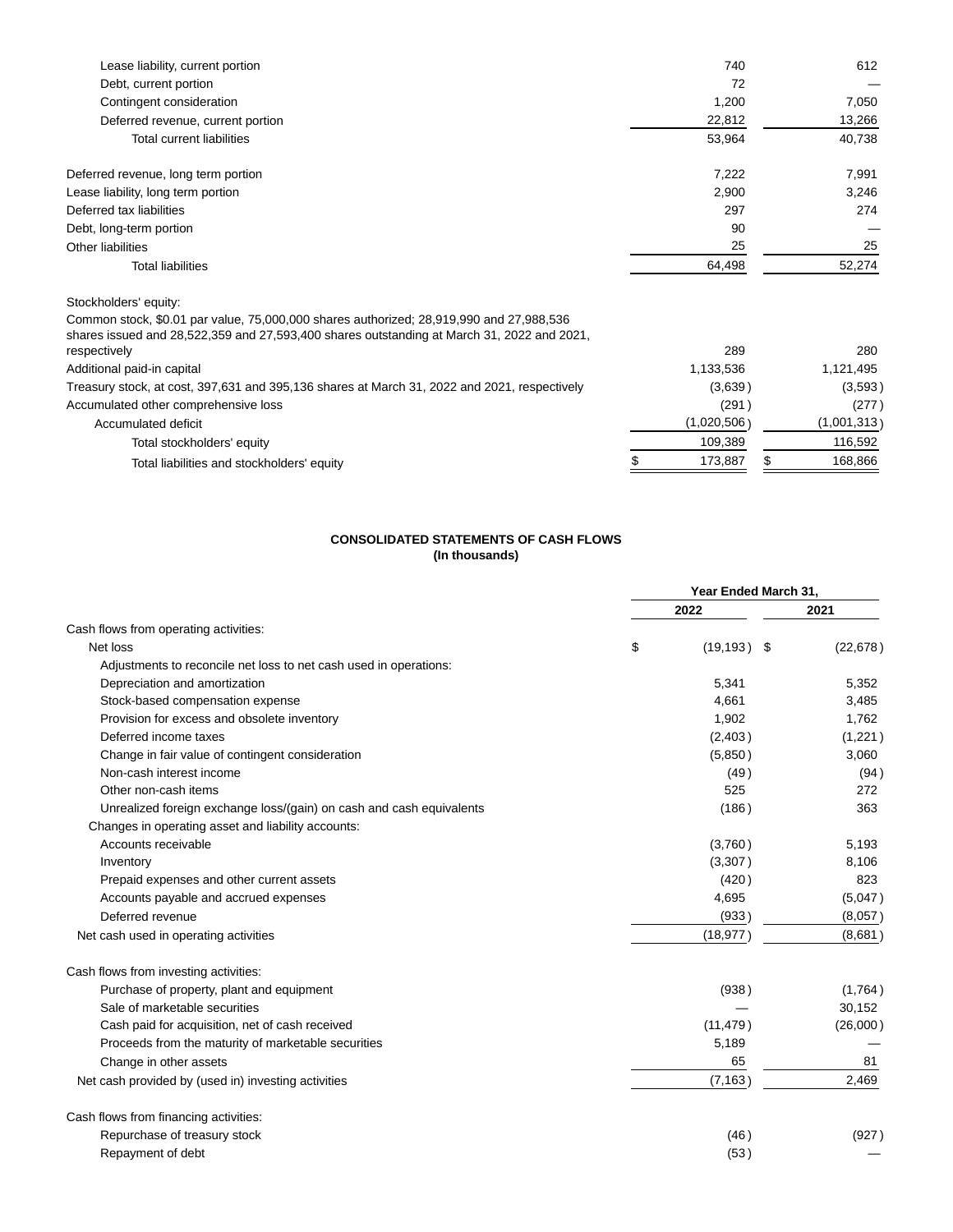| Proceeds from public equity offering, net                                     |          | 51,477 |
|-------------------------------------------------------------------------------|----------|--------|
| Proceeds from exercise of employee stock options and ESPP                     | 241      | 278    |
| Net cash provided by financing activities                                     | 142      | 50,828 |
| Effect of exchange rate changes on cash, cash equivalents and restricted cash | (55)     | 59     |
| Net increase (decrease) in cash, cash equivalents and restricted cash         | (26,053) | 44,675 |
| Cash, cash equivalents and restricted cash at beginning of year               | 75,539   | 30,864 |
| Cash, cash equivalents and restricted cash at end of year                     | 49,486   | 75,539 |

## **RECONCILIATION OF GAAP NET LOSS TO NON-GAAP NET LOSS (In thousands, except per share data)**

|                                                         |    | <b>Three Months Ended</b><br>March 31. |      |             |    | Year Ended March 31, |      |           |
|---------------------------------------------------------|----|----------------------------------------|------|-------------|----|----------------------|------|-----------|
|                                                         |    | 2022                                   |      | 2021        |    | 2022                 |      | 2021      |
| Net loss                                                | S  | (5,032)                                | \$   | (7,616)     | £. | (19, 193)            | - \$ | (22, 678) |
| Stock-based compensation                                |    | 1.147                                  |      | 888         |    | 4.661                |      | 3,485     |
| Amortization of acquisition-related intangibles         |    | 644                                    |      | 811         |    | 2.623                |      | 1697      |
| Change in fair value of contingent consideration        |    | (1, 410)                               |      | 320         |    | (5,850)              |      | 3,060     |
| Acquisition costs                                       |    |                                        |      |             |    | 681                  |      | 313       |
| Non-GAAP net loss                                       |    | (4,650)                                |      | (5,597)     |    | (17,078)             |      | (14, 123) |
| Non-GAAP net loss per share                             | \$ | (0.17)                                 | - \$ | $(0.21)$ \$ |    | $(0.63)$ \$          |      | (0.59)    |
| Weighted average shares outstanding - basic and diluted |    | 27.383                                 |      | 26.533      |    | 27.203               |      | 23.879    |

# **Reconciliation of Forecast GAAP Net Loss to Non-GAAP Net Loss (In millions, except per share data)**

|                                                 | Three months<br>ending<br>June 30, 2022 |
|-------------------------------------------------|-----------------------------------------|
| Net loss                                        | \$<br>(8.9)                             |
| Stock-based compensation                        | 1.3                                     |
| Amortization of acquisition-related intangibles | 0.7                                     |
| Non-GAAP net loss                               | (6.9)                                   |
| Non-GAAP net loss per share                     | (0.25)                                  |
| Shares outstanding                              | 27.6                                    |

Note: Non-GAAP net loss is defined by the Company as net income (loss) before; stock-based compensation; amortization of acquisition-related intangibles; acquisition costs; changes in fair value of contingent consideration; other non-cash or unusual charges, and the tax effect of adjustments calculated at the relevant rate for our non-GAAP metric. The Company believes non-GAAP net loss assists management and investors in comparing the Company's performance across reporting periods on a consistent basis by excluding these non-cash, non-recurring or other charges that it does not believe are indicative of its core operating performance. Actual GAAP and non-GAAP net loss for the fiscal quarter ending June 30, 2022, including the above adjustments, may differ materially from those forecasted in the table above, including as a result of change in the fair value of contingent consideration.

Generally, a non-GAAP financial measure is a numerical measure of a company's performance, financial position or cash flow that either excludes or includes amounts that are not normally excluded or included in the most directly comparable measure calculated and presented in accordance with GAAP. The non-GAAP measures included in this release, however, should be considered in addition to, and not as a substitute for or superior to, operating income, cash flows, or other measures of financial performance prepared in accordance with GAAP. A reconciliation of GAAP to non-GAAP net loss is set forth in the table above.

### **AMSC Contacts**

**Investor Relations Contact:** LHA Investor Relations Carolyn Cappaccio (212) 838-3777 [amscIR@lhai.com](https://www.globenewswire.com/Tracker?data=VWmnql2Ui0gATtpeN7e6CqxWk7-e3L2TBoUTjqSk8zCxae2Gik_lE9Aq7d7b_Z_W2fTZM6LBpq3rU31VBBqVkg==)